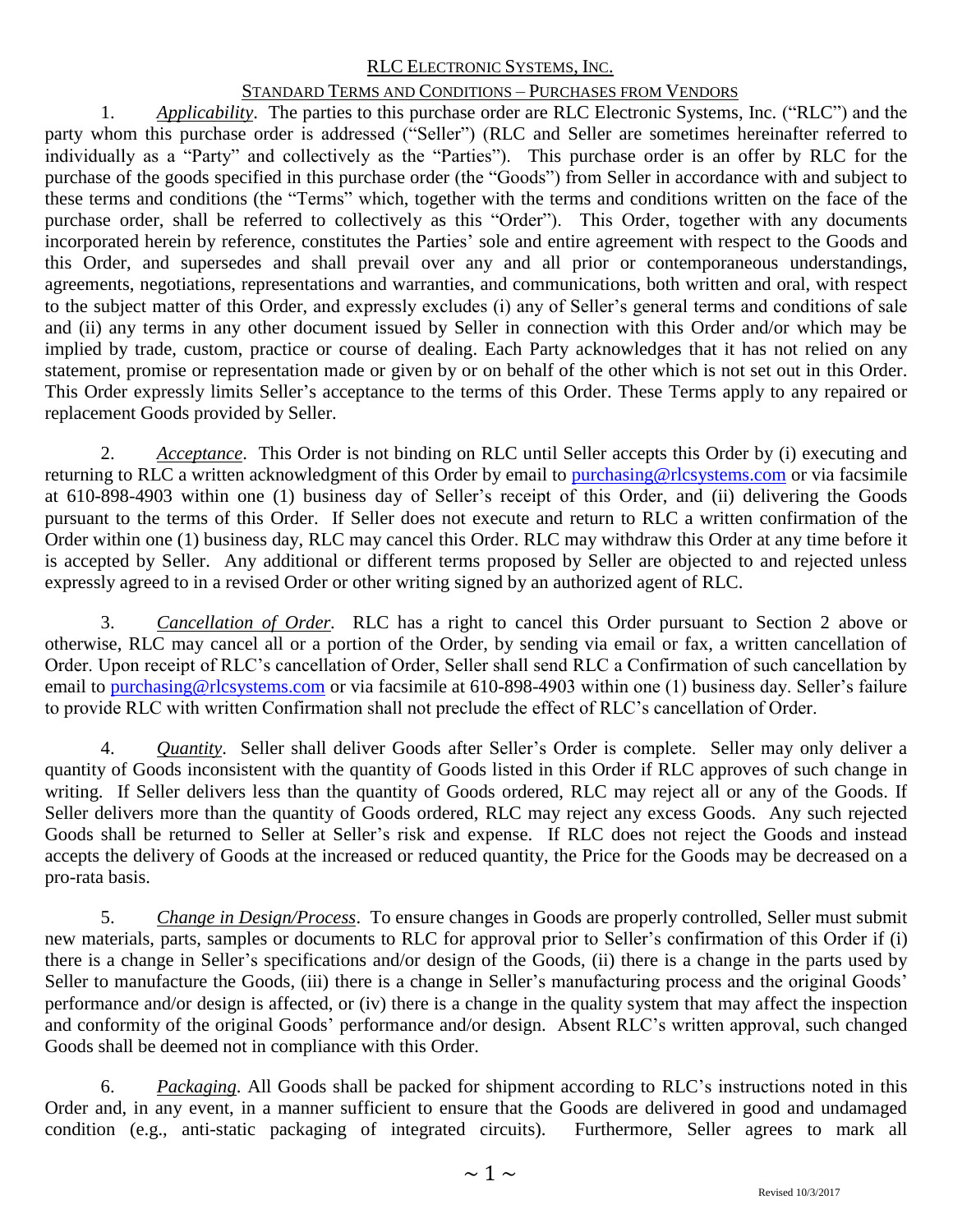# STANDARD TERMS AND CONDITIONS – PURCHASES FROM VENDORS

packages/containers with RLC's Order number. A packing slip must be enclosed in all shipments showing the Order number and exact quantity and description of the Goods shipped.

7. *Delivery Date; Delivery*. Seller shall deliver the Goods in accordance with the terms of this Order in the quantities and on the date(s) specified in this Order or such other date as agreed to in writing by the Parties (the "Delivery Date"). The Delivery Date specified in this Order refers to the date such Goods are to be received by RLC; provided, however, that RLC may not, in its discretion, accept Goods delivered more than seven (7) days prior to the Delivery Date. Time for such delivery of the Goods is of the essence. If Seller fails to deliver the Goods in full within five (5) business days after the Delivery Date, RLC may terminate this Order by providing written notice to Seller and Seller shall indemnify RLC against any losses, claims, damages, and reasonable costs and expenses directly attributable to Seller's failure to deliver the Goods in a timely fashion. Seller agrees to comply with the delivery instructions contained in this Order and to deliver all Goods to RLC's place of business which is located at 10 Corporate Boulevard, Sinking Spring, Pennsylvania 19608 unless RLC provides written notice to Seller otherwise. Seller shall report to RLC any delays immediately as they become known to Seller. RLC reserves the right to cancel this Order if Seller cannot comply with the Delivery Date and/or other terms indicated in this Order. RLC reserves the right to alter scheduled Delivery Dates by written notice to Seller. Unless otherwise noted in this Order, all Goods shall be delivered by FedEx Ground and without insurance on the Goods. If Seller chooses not to deliver the Goods by FedEx Ground (so that Seller is able to deliver the Goods by the Delivery Date), Seller shall be solely responsible for the additional costs associated with the alternative shipment method. Upon Seller's receipt of the tracking number for the shipment of this Order, Seller shall immediately forward the tracking number to RLC by email to [purchasing@rlcsystems.com](mailto:purchasing@rlcsystems.com) or via facsimile at 610-898-4903.

*8. Freight Policy; Title; Risk of Loss.* All prices are quoted F.O.B. Shipping Point. Orders are shipped to RLC via FedEx ground unless otherwise agreed to in writing by RLC and Seller Title to and all risk of loss of any and all products shall remain with Seller until the product is accepted by RLC. To the extent that Seller insures the Goods during shipment, Seller shall be responsible for all costs related thereto and shall not pass such costs through to RLC.

9. *Inspection and Rejection of Nonconforming Goods*. RLC has the right to inspect the Goods on or after the Delivery Date. RLC, at its sole option, may inspect all or a sample of the Goods, and may reject all or any portion of the Goods if, as a result of such inspection, RLC determines the Goods (or any of them) are nonconforming, defective or otherwise not in compliance with this Order. For Goods which include preprogrammed parts (e.g. pre-programmed software in processor or memory chip), or other components where problems are not easily discoverable, RLC shall have an extended period of time within which to inspect and reject such Goods. If RLC rejects any portion of the Goods, RLC has the right, effective upon written notice to Seller, to (i) rescind this Order in its entirety, (ii) accept all or any portion of the Goods at a reasonably reduced price, or (iii) reject all or any portion of the Goods and require replacement of the rejected Goods. If RLC requires replacement of the Goods, Seller shall, at its own expense, promptly, but in no event later than five (5) business days, replace the rejected Goods and pay for all related expenses, including, but not limited to, transportation charges for the return of the rejected Goods and the delivery of the replacement Goods.

10. *Invoice; Payment Terms; Set-off*. Seller shall provide RLC with a separate invoice per delivery no earlier than the date which the Goods are delivered to RLC but no later than five (5) days after the date which the Goods are received by RLC. RLC shall pay all properly invoiced amounts due to Seller within sixty (60) business days after RLC's receipt of such invoice so long as it is delivered during such time specified in the preceding sentence, unless (i) a different time period is specified by RLC in this Order, (ii) the Parties have agreed to otherwise, or (iii) such amounts are being disputed by RLC in good faith. In the event of a payment dispute, RLC shall deliver a written statement to Seller providing reasonable particulars of such dispute. The Parties shall seek to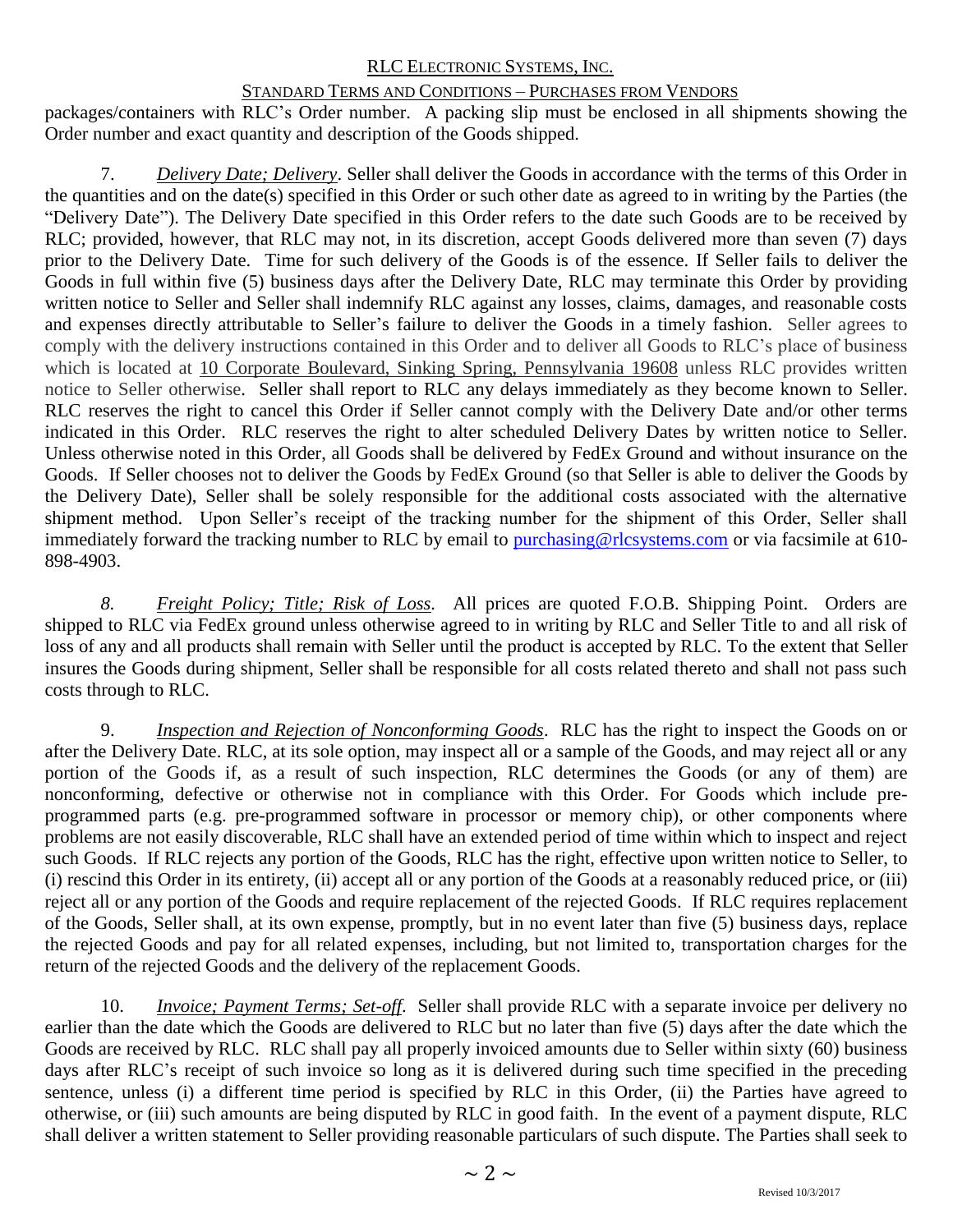# STANDARD TERMS AND CONDITIONS – PURCHASES FROM VENDORS

resolve all such disputes expeditiously and in good faith. Seller shall continue performing its obligations under this Order notwithstanding any such dispute. Without prejudice to any other right or remedy it may have, RLC reserves the right to set off at any time any amount owing to it by Seller against any amount payable by RLC to Seller (whether under this Order or otherwise howsoever). Failure to invoice RLC within five (5) days after the date which the Goods are received by RLC may result in a delayed payment of such invoice by RLC to Seller.

11. *Warranties*. Seller warrants to RLC that for the longer of Seller's standard warranty period (commencing on the date that the Goods are received by RLC) or eighteen (18) months from the date the Goods are received by RLC, all Goods will: (i) be free from any defects in workmanship, material and design, (ii) conform to applicable specifications, drawings, designs, samples and other requirements specified by RLC, (iii) be fit for their intended purpose and operate as intended, and (iv) shall not infringe and/or misappropriate any third party's patent and/or other intellectual property rights. These warranties survive any delivery, inspection, acceptance or payment of or for the Goods by RLC. These warranties are cumulative and in addition to any other warranty provided by law or equity. Any applicable statute of limitations runs from the date of RLC's discovery of the noncompliance of the Goods with the foregoing warranties. If RLC gives Seller notice of noncompliance with this Paragraph 10, either (i) Seller shall, at its own cost and expense, promptly (but in no event no later than twenty (20) days after such notice), replace or repair the defective or nonconforming Goods and pay for all related expenses, including, but not limited to, transportation charges for the return of the defective or nonconforming goods to Seller and the delivery of repaired or replacement Goods to RLC, or (ii) at the option of RLC, RLC may reject all or any defective or non-conforming Goods and Seller shall refund RLC in respect of such Goods and pay for all related expenses, including, but not limited to, transportation charges for the return of the defective or nonconforming goods to Seller.

12. *Limitation on Liability*. In no event will RLC be liable to Seller or any third party, in contract, tort or otherwise, for any loss of profits or business, or any special, incidental, indirect, exemplary, punitive or consequential damages, arising from or as a result of these Terms, this Order or other agreement between the Parties relating to the Goods that Seller provides to RLC, even if RLC has been advised of the possibilities of such damages.

13. *Indemnification*. Seller shall, at Seller's sole cost and expense, release, defend, indemnify and hold RLC harmless from and against all claims, demands, disputes, complaints, causes of action, suits, losses and damages (including attorneys' fees) of any kind to the extent they in any way relate to or arise, in whole or in part, due to (i) the acts or omissions of Seller, its agents or employees, in the performance of this Order or any breach or default hereunder, (ii) a claim that the Goods that Seller provides hereunder are dangerous and/or defective, or (iii) a claim that Seller's Goods, or any part thereof, infringes a patent, copyright, trademark, trade secret or other intellectual or proprietary right of a third party.

14. *Amendment and/or Modification*. No change to this Order is binding upon RLC unless it is in writing, specifically states that it amends this Order and is signed by an authorized representative of RLC.

15. *Waiver*. No waiver by RLC of any of the provisions of this Order shall be effective unless explicitly set forth in writing and signed by an authorized representative of RLC. Except as otherwise set forth in this Order, no failure to exercise, or delay in exercising, any rights, remedy, power or privilege arising from this Order shall operate or be construed as a waiver thereof, nor shall any single or partial exercise of any right, remedy, power or privilege hereunder preclude any other or further exercise thereof or the exercise of any other right, remedy, power or privilege.

16. *Cumulative Remedies; Severability*. The rights and remedies under this Order are cumulative and are in addition to and not in substitution for any other rights and remedies available at law or in equity or otherwise. If any term or provision of this Order is invalid, illegal or unenforceable in any jurisdiction, such